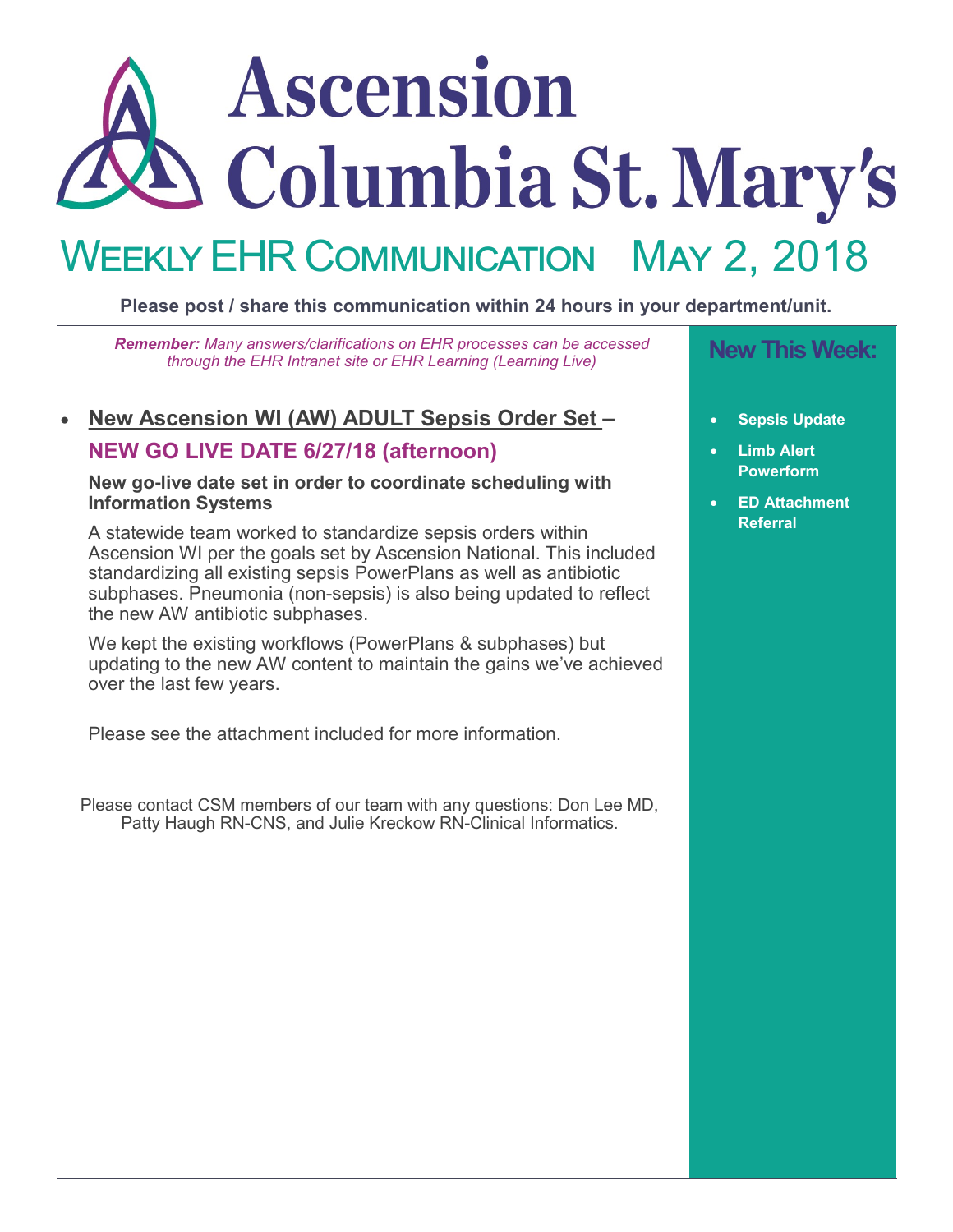# • **Limb Alert Wristband PowerForm Available 6/28/18**

A new Limb Alert Wristband PowerForm is now available in Ad Hoc folders and should be completed whenever a limb alert wristband is applied to a patient.

|                           | P Limb Alert Wristband - TESTING, MARYMRSA                                                                                                                                                                                   | $\Box$                       |
|---------------------------|------------------------------------------------------------------------------------------------------------------------------------------------------------------------------------------------------------------------------|------------------------------|
|                           |                                                                                                                                                                                                                              |                              |
| *Performed on: 06/26/2018 | $\triangleq$ CDT<br>$\frac{1}{\sqrt{2}}$<br>0819                                                                                                                                                                             | By: Testing1 OE BC, OE BC RN |
| Limb Alert Wristba        |                                                                                                                                                                                                                              |                              |
|                           | <b>Limb Alert Wristband</b>                                                                                                                                                                                                  |                              |
|                           | $\overline{O}$ Left<br><b>Reason for Limb alert</b><br><b>Affected arm</b><br>Mastectomy<br>$\circ$ Right<br>AV fistula/graft<br>Deep vein thrombosis<br>$\Box$ Stroke<br>T Arm with IVAD<br>$\square$ Other:                |                              |
|                           | $\Rightarrow$ $\bullet$<br>$\mathbb{Q}$<br>후<br>$x \times y \times z \times x \times x$<br>Date/time applied<br><b>Applied by</b><br>$\Rightarrow$<br>츷<br>Date/time removed **/**/****<br><b>Removed by</b><br>$\mathbb{Q}$ |                              |
|                           | <b>Additional information</b><br>- 9<br><b>XDO BU/S EEE</b><br>$-9$<br>Segoe UI                                                                                                                                              |                              |
|                           |                                                                                                                                                                                                                              |                              |
|                           | $\overline{a}$<br>m.                                                                                                                                                                                                         |                              |
|                           |                                                                                                                                                                                                                              | In Progress                  |

The information will flow to the Nursing Communication Summary Page and the Perioperative

| Limb Alert 2 $(3)$ $\blacktriangleright$ |                |                |
|------------------------------------------|----------------|----------------|
| Selected visit                           |                |                |
| Affected Arm                             | l eft.         | 06/26/18 08:19 |
| Reason for Limb Alert                    | Arm with IVAD  | 06/26/18 08:19 |
| Date/Time Applied                        | 06/26/18 08:26 | 06/26/18 08:19 |

Communication Summary Page for easy availability.

If the wristband is removed or changed, modify the PowerForm from Form Browser so t he correct information will be viewable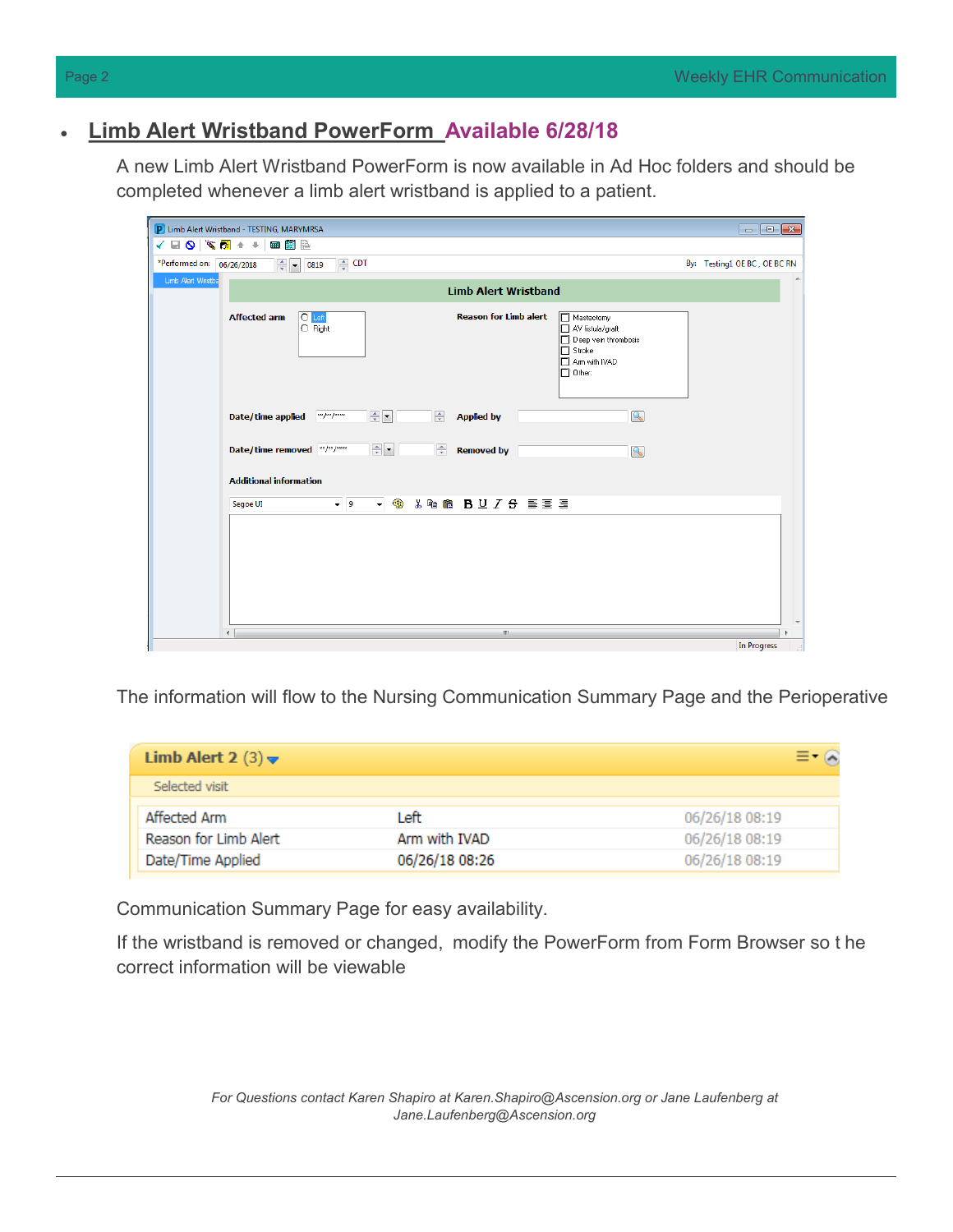# • **ED attachment follow-up referral Release 7/6/18**

CSM-Milwaukee Emergency Department is currently piloting an effort to ensure our patients maintain continuity of care as they are discharged from our Emergency Department ("ED Attachment"). A specific initiative we have implemented is embedding scheduling navigators in the ED. To facilitate engaging a scheduling navigator, a Cerner referral order has been created to notify of scheduling need (screen shots attached).

Benefits of this effort:

Patients will be scheduled for follow up prior to leaving the ED and have additional reinforcement of follow up care

Cerner work flow allows providers to notify schedulers of appointment needs This order should be used for the following in the pilot phase:

Patients who need PCP appointments

As this is a pilot, the scheduler will be on site ~12-4 on weekdays only. Orders placed outside of these hours are not currently guaranteed to be scheduled. This process is in addition to ongoing Transition Care case management support, so continue to reach out to case management as needed. We will continue to update and refine based on feedback from the staff and provide updates if the scope of the effort is expanded.

New orderable for the ED Providers:

| Order Catalog Entry- MODIFY MODE                |                                    |                                     |                                  |                |                      |                             | $\begin{array}{c c c c c c} \hline \multicolumn{3}{c }{\mathbf{C}} & \multicolumn{3}{c }{\mathbf{X}} \end{array}$ |
|-------------------------------------------------|------------------------------------|-------------------------------------|----------------------------------|----------------|----------------------|-----------------------------|-------------------------------------------------------------------------------------------------------------------|
| Task Prerequisites View Help                    |                                    |                                     |                                  |                |                      |                             |                                                                                                                   |
| <b>Add New Orderable</b>                        |                                    |                                     | <b>C</b> Modify Orderable        |                |                      |                             | <b>Batch Update</b>                                                                                               |
| Catalog Type:                                   | Activity Type:                     |                                     | Activity Sub Type:               |                |                      | Ignore Hide on Auto Convert |                                                                                                                   |
| Discern Rule Order                              | Discem Rule Order                  | ≛                                   |                                  | $\overline{ }$ | Prefer Strength Dose |                             |                                                                                                                   |
| Description:                                    |                                    |                                     | Change All Synonyms              |                |                      |                             |                                                                                                                   |
| Alert ED Followup Referral                      |                                    |                                     |                                  |                |                      |                             |                                                                                                                   |
|                                                 |                                    |                                     | Rx                               | Virtual        | Health Plan          | Med Admin<br>High Alert     | Dose Calculator   Dosing Ingredient<br>Formulary                                                                  |
|                                                 |                                    |                                     |                                  |                |                      |                             |                                                                                                                   |
| Synonyms                                        | Order Review                       |                                     | Miscellaneous                    |                | ORC Text             | Print/Misc.                 | Reference Text                                                                                                    |
| Orderable Mnemonics:<br>New                     |                                    |                                     |                                  |                |                      |                             |                                                                                                                   |
| Synonym Type                                    | Synonym Name                       | Active                              | Order Format<br>Hide             | Rx<br>Virtual  | Health Plan          | Products<br>Titrateable     | Med Admin<br>Standardized Dose                                                                                    |
| Primary                                         | Alert ED Followup Referral         | $\mathbf{r}$<br><b>Discem Rules</b> | $\equiv$<br>$\blacktriangledown$ |                |                      | 亘                           |                                                                                                                   |
| Direct Care Provider<br>$\overline{\mathbf{c}}$ | ED Followup Referral               | $\mathbf{K}$<br>Discem Rules        | $\equiv$<br>$\mathbf{v}$         |                |                      | 亘                           |                                                                                                                   |
|                                                 |                                    |                                     |                                  |                |                      |                             |                                                                                                                   |
| $\left  \cdot \right $                          |                                    |                                     |                                  |                |                      |                             | ∗⊏                                                                                                                |
| Duplicate Checking Parameters:                  |                                    |                                     |                                  |                |                      |                             |                                                                                                                   |
| C Inpatient                                     | C Outpatient                       |                                     |                                  |                |                      |                             |                                                                                                                   |
|                                                 |                                    |                                     |                                  |                |                      |                             |                                                                                                                   |
| <b>Status</b><br>Type                           | Behind Min<br><b>Behind Action</b> | Ahead Action                        | Ahead Min                        | Exact Action   |                      |                             |                                                                                                                   |
| Active No Check<br>Orderable                    |                                    | 0 No Check                          | 0 No Check                       |                |                      |                             |                                                                                                                   |
| Active No Check<br>Catalog Type                 |                                    | 0 No Check                          | 0 No Check                       |                |                      |                             |                                                                                                                   |
| Active No Check<br>Activity Type                | $\cdot$                            | 0 No Check                          | 0 No Check                       |                |                      |                             |                                                                                                                   |
|                                                 |                                    |                                     |                                  |                |                      |                             |                                                                                                                   |
|                                                 |                                    |                                     |                                  |                |                      |                             |                                                                                                                   |
| Clear<br><b>Apply</b>                           | Department                         |                                     |                                  |                |                      |                             |                                                                                                                   |
|                                                 |                                    |                                     |                                  |                |                      |                             |                                                                                                                   |
| Ready                                           |                                    |                                     |                                  |                |                      |                             | C3296 MLUEDTKE 6/26/2011 10:44                                                                                    |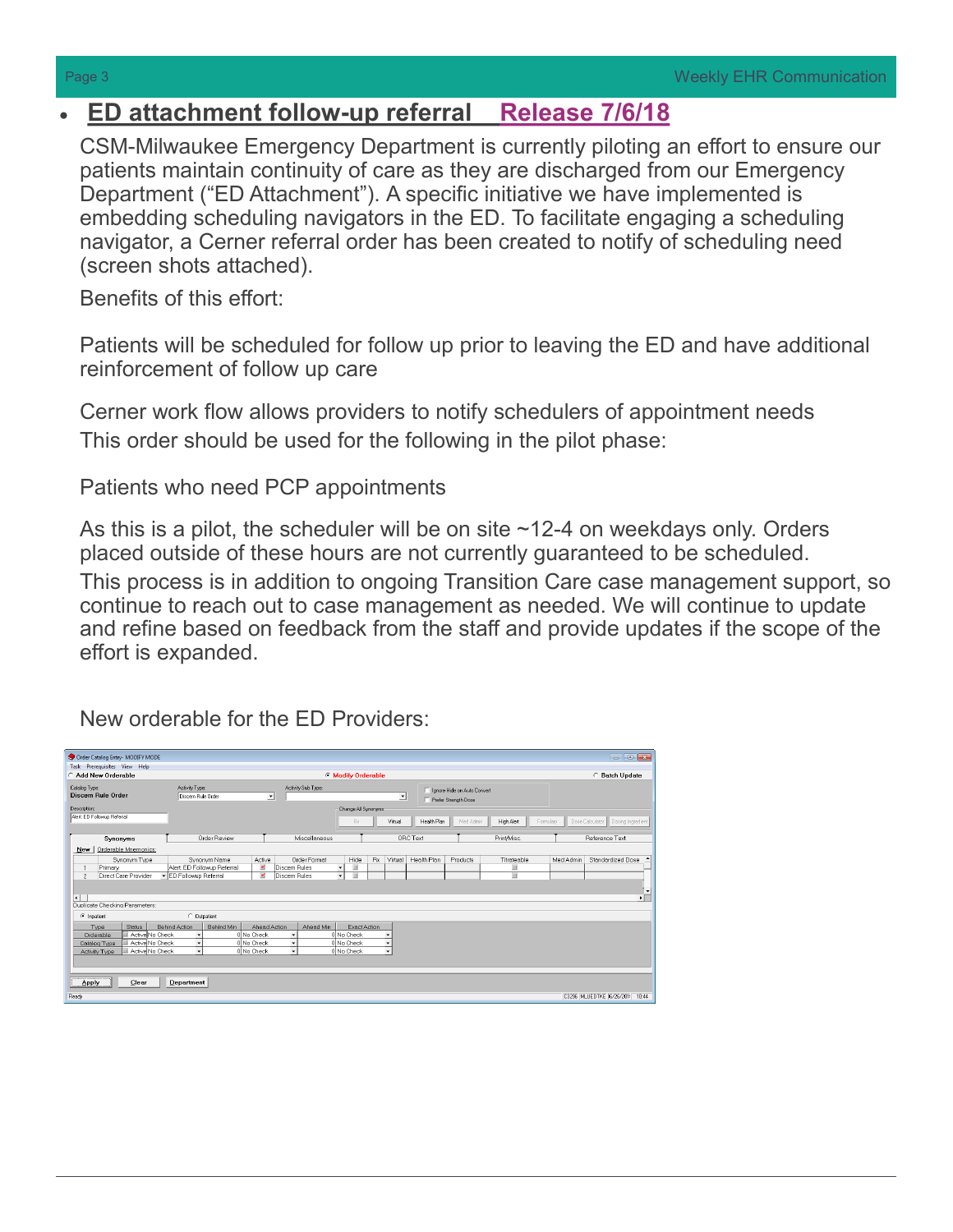### Appears at the base folder for ED Orders

| <b>DUCK. CINDY</b><br>PCP:<br>Attending: Wilkerson, Suzanne M MD                                                                                                    | DOB:07/07/1977<br>Age: 40 years<br><b>Adv Dir:</b>                                                                                                                                                                                                                                                                                                                                                                                                                                                     | <b>Sex:Female</b><br><b>Loc:CSMM ED</b><br><b>Code Status: No Active Order</b> | <b>MRN:SM</b><br>Fin#:000<br>Isol: |
|---------------------------------------------------------------------------------------------------------------------------------------------------------------------|--------------------------------------------------------------------------------------------------------------------------------------------------------------------------------------------------------------------------------------------------------------------------------------------------------------------------------------------------------------------------------------------------------------------------------------------------------------------------------------------------------|--------------------------------------------------------------------------------|------------------------------------|
| <b>Diagnoses &amp; Problems</b><br>Diagnosis (Problem) being Addressed this Visit                                                                                   | Search:                                                                                                                                                                                                                                                                                                                                                                                                                                                                                                | ۹<br>Contains                                                                  | Advanced Options                   |
| Display: Active<br>$\equiv$ Convert<br>Add<br><b>OIMO</b><br>Annotated Display<br>Code<br>m<br>$\epsilon$<br>Problems<br>恳<br>Convert<br>No Chronic Problems<br>Add | <b>The Card Card</b><br>Δ<br>$\triangleq$<br><sup>2</sup> Post Discharge Future Orders<br><b>Replace to A HIGH PRIORITY</b> * * * * *<br><b>ED Common Orders</b><br><b>ED Observation Powerplans</b><br><b>RaED POC US Orders</b><br><b>ED PowerPlans</b><br><b>ED Subphases</b><br>Urgent Care Orders<br>Nursing Protocols<br><b>ED Discharge Patient</b><br><b>ED Request for Admission</b><br><b>ED Observation</b><br>×.<br><b>ED Transfer to External Facility</b><br>Alert: ED Followup Referral | Folder: Emergency Depar. Search within: All                                    |                                    |

New template for ED Case Management in the Case Management Progress Note type



u have any questions, feel free to contact me at:

### Changes to the CSMM All Beds tracking board view

|  |                                          |                                                                                       |   |                 |           |                 |           |  |                |        | <b>CSMM All Beds</b> |     |     |          |
|--|------------------------------------------|---------------------------------------------------------------------------------------|---|-----------------|-----------|-----------------|-----------|--|----------------|--------|----------------------|-----|-----|----------|
|  |                                          | Patient: MATTHICA, TRIAGEONL - Avg LOS: 127:29 Total: 6 WR: 2   Filter: <none></none> |   |                 |           |                 |           |  |                |        |                      |     |     |          |
|  | $\mathbf{B} \mathbf{R}$ and $\mathbf{R}$ |                                                                                       |   |                 |           |                 |           |  |                |        |                      |     |     |          |
|  | Bed VI Name                              |                                                                                       | А | Age All         | Complaint | <b>LOSRmTEP</b> | <b>OP</b> |  | EN Nav Pt Care | Orders | F/U Ref              | Lab | Rad | <b>D</b> |
|  | A01-                                     | <b>MATTHICA, MATT</b>                                                                 |   | $68 \text{ yr}$ |           | 193: 145:       |           |  |                |        |                      |     |     |          |
|  | A02.                                     |                                                                                       |   |                 |           |                 |           |  |                |        |                      |     |     |          |

- New column so the ED Navigators can assign themselves to a patient in order to prevent people from doubling up
- Splitting the Events column to display Patient Care and Orders (ie Labs, Rad, etc) into their own columns
- New column to display notification to the ED Navigator group that the ED Followup Referral has been ordered

For any questions: Please contact Heidi Ziemendorf Heidi. Ziemendorf@ascension.org or Matt Luedtke Matthew.Goldner-[Luedtke@ascension.org](mailto:Matthew.Goldner-Luedtke@ascension.org)